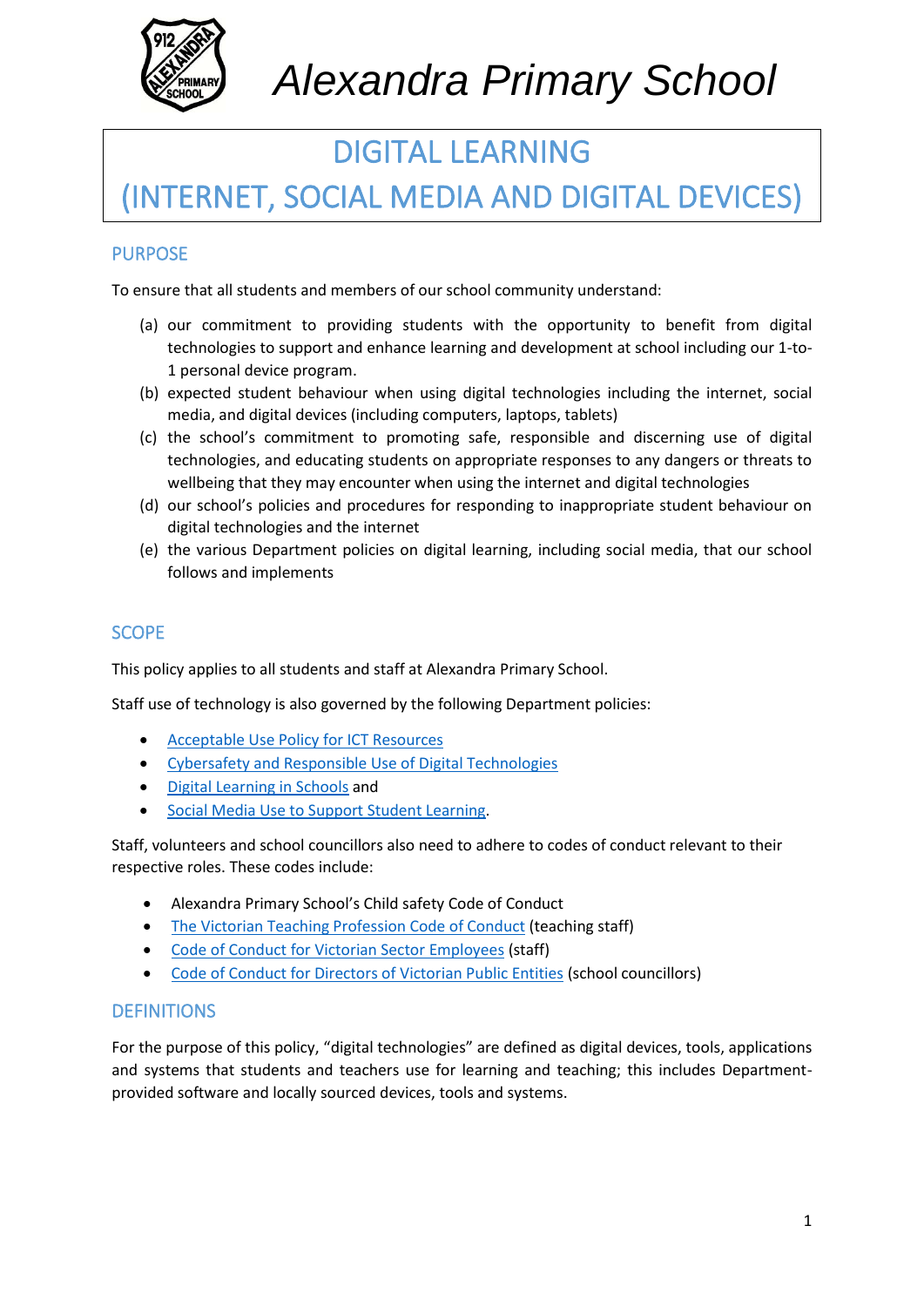

### **POLICY**

#### Vision for digital learning at our school

The use of digital technologies is a mandated component of the Victorian Curriculum F-10.

Safe and appropriate use of digital technologies, including the internet, apps, computers and tablets, can provide students with rich opportunities to support learning and development in a range of ways.

Through increased access to digital technologies, students can benefit from learning that is interactive, collaborative, personalised, engaging and transformative. Digital technologies enable our students to interact with and create high quality content, resources and tools. It also enables personalised learning tailored to students' particular needs and interests and transforms assessment, reporting and feedback, driving new forms of collaboration and communication.

Alexandra Primary School believes that the use of digital technologies at school allows the development of valuable skills and knowledge and prepares students to thrive in our globalised and inter-connected world. Our school's vision is to empower students to use digital technologies safely and appropriately to reach their personal best and fully equip them to contribute positively to society as happy, healthy young adults.

#### Safe and appropriate use of digital technologies

Digital technologies, if not used appropriately, may present risks to users' safety or wellbeing. At Alexandra Primary School, we are committed to educating all students to use digital technologies in ways that respect the dignity of ourselves and others and promote full flourishing for all, equipping students with the skills and knowledge to navigate the digital world.

At Alexandra Primary School, we:

- use online sites and digital tools that support students' learning, and focus our use of digital technologies on being learning-centred
- use digital technologies in the classroom for specific purpose with targeted educational or developmental aims
- supervise and support students using digital technologies for their schoolwork
- effectively and responsively address any issues or incidents that have the potential to impact on the wellbeing of our students
- have programs in place to educate our students to be safe, responsible and discerning users of digital technologies, including [insert details of specific programs]
- educate our students about digital issues such as privacy, intellectual property and copyright, and the importance of maintaining their own privacy and security online
- actively educate and remind students of our *Student Engagement* policy that outlines our School's values and expected student behaviour, including online behaviours
- have an Acceptable Use Agreement outlining the expectations of students when using digital technologies for their schoolwork
- use clear protocols and procedures to protect students working in online spaces, which includes reviewing the safety and appropriateness of online tools and communities and removing offensive content at the earliest opportunity
- educate our students on appropriate responses to any dangers or threats to wellbeing that they may encounter when using the internet and other digital technologies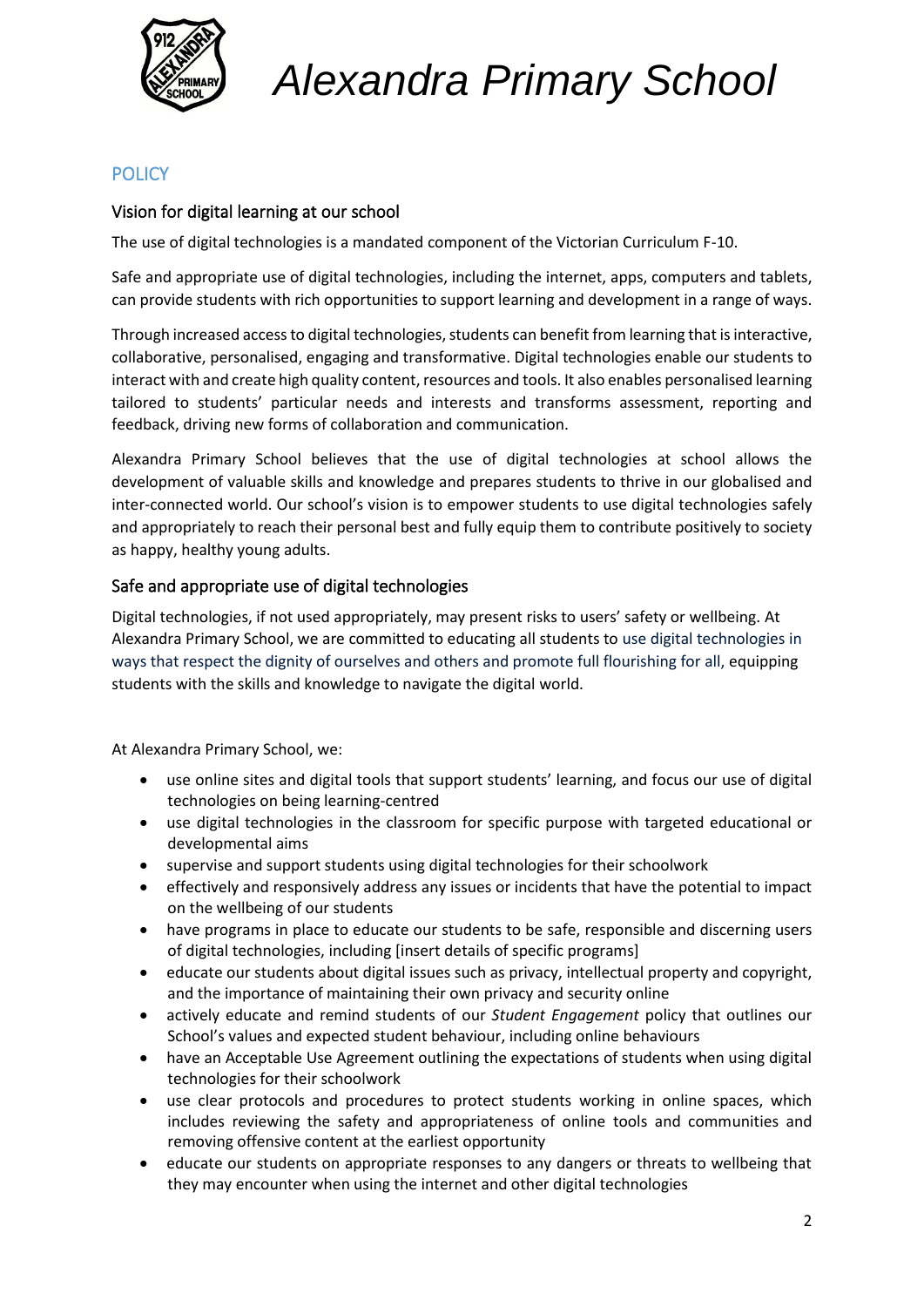

- provide a filtered internet service at school to block access to inappropriate content
- refer suspected illegal online acts to the relevant law enforcement authority for investigation
- support parents and carers to understand the safe and responsible use of digital technologies and the strategies that can be implemented at home through regular updates in our newsletter, information sheets, website/school portal and information sessions.

Distribution of school owned devices to students and personal student use of digital technologies at school will only be permitted where students and their parents/carers have completed a signed Acceptable Use Agreement.

It is the responsibility of all students to protect their own password and not divulge it to another person. If a student or staff member knows or suspects an account has been used by another person, the account holder must notify their classroom teacher, immediately.

All messages created, sent or retrieved on the school's network are the property of the school. The school reserves the right to access and monitor all messages and files on the computer system, as necessary and appropriate. Communications including text and images may be required to be disclosed to law enforcement and other third parties without the consent of the sender.

#### Social media use

Our school follows the Department's policy on [Social Media Use to Support Learning](https://www2.education.vic.gov.au/pal/social-media/policy) to ensure social media is used safely and appropriately in student learning and to ensure appropriate parent notification occurs or, where required, consent is sought. Where the student activity is visible to the public, it requires consent.

In accordance with the Department's policy on social media, staff will not 'friend' or 'follow' a student on a personal social media account, or accept a 'friend' request from a student using a personal social media account unless it is objectively appropriate, for example where the student is also a family member of the staff.

If a staff member of our school becomes aware that a student at the school is 'following' them on a personal social media account, Department policy requires the staff member to ask the student to 'unfollow' them, and to notify the school and/or parent or carer if the student does not do so.

#### Student behavioural expectations

When using digital technologies, students are expected to behave in a way that is consistent with Alexandra Primary School's *Statement of Values, Student Wellbeing and Engagement* policy, and *Bullying* policy.

When a student acts in breach of the behaviour standards of our school community (including cyberbullying, using digital technologies to harass, threaten or intimidate, or viewing/posting/sharing of inappropriate or unlawful content), Alexandra Primary School will institute a staged response, consistent with our student engagement and behaviour policies*.*

Breaches of this policy by students can result in a number of consequences which will depend on the severity of the breach and the context of the situation. This includes:

- removal of network access privileges
- removal of email privileges
- removal of internet access privileges
- removal of printing privileges